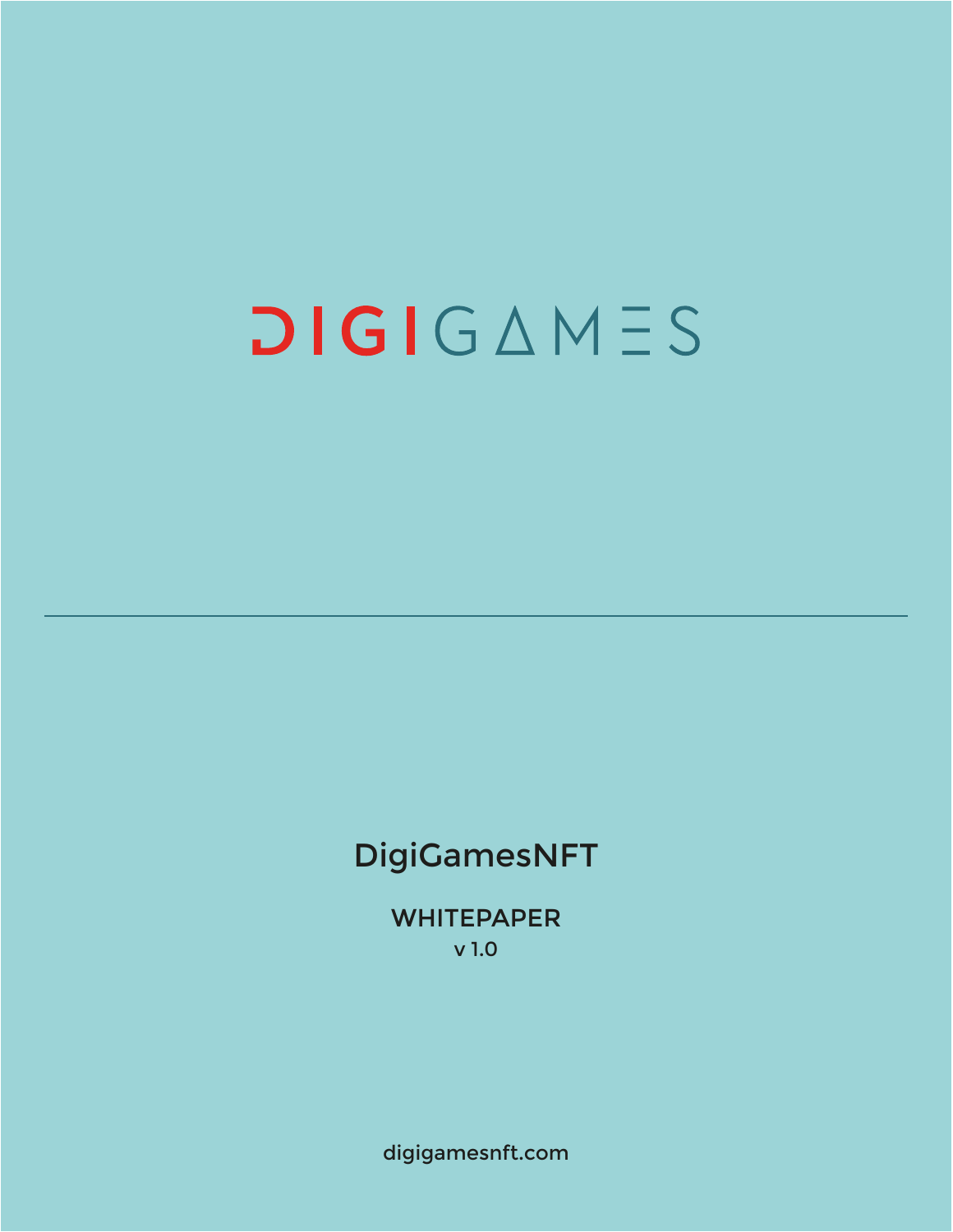#### **a. What is an NFT?**

NFT stands for non-fungible token. Non-fungible is an economic term that you could use to describe things like your furniture, a song file, or your computer. These things are not interchangeable for other items because they have unique properties. NFTs are tokens that we can use to represent ownership of unique items. They let us tokenize things like art, collectibles, even real estate. They can only have one official owner at a time and they're secured by the Ethereum blockchain – no one can modify the record of ownership or copy/paste a new NFT into existence.

Fungible items, on the other hand, can be exchanged because their value define them rather than their unique properties. For example, ETH or dollars are fungible because 1 ETH / \$1 USD is exchangeable for another 1 ETH / \$1 USD.

NFTs are different from ERC-20 tokens, such as DAI or LINK, in that each individual token is completely unique and is not divisible. NFTs give the ability to assign or claim ownership of any unique piece of digital data, trackable by using Ethereum's blockchain as a public ledger. An NFT is minted from digital objects as a representation of digital or non-digital assets.

An NFT can only have one owner at a time. Ownership is managed through the uniqueID and metadata that no other token can replicate. NFTs are minted through smart contracts that assign ownership and manage the transferability of the NFT's. When someone creates or mints an NFT, they execute code stored in smart contracts that conform to different standards, such as ERC-721. This information is added to the blockchain where the NFT is being managed. **[1]**

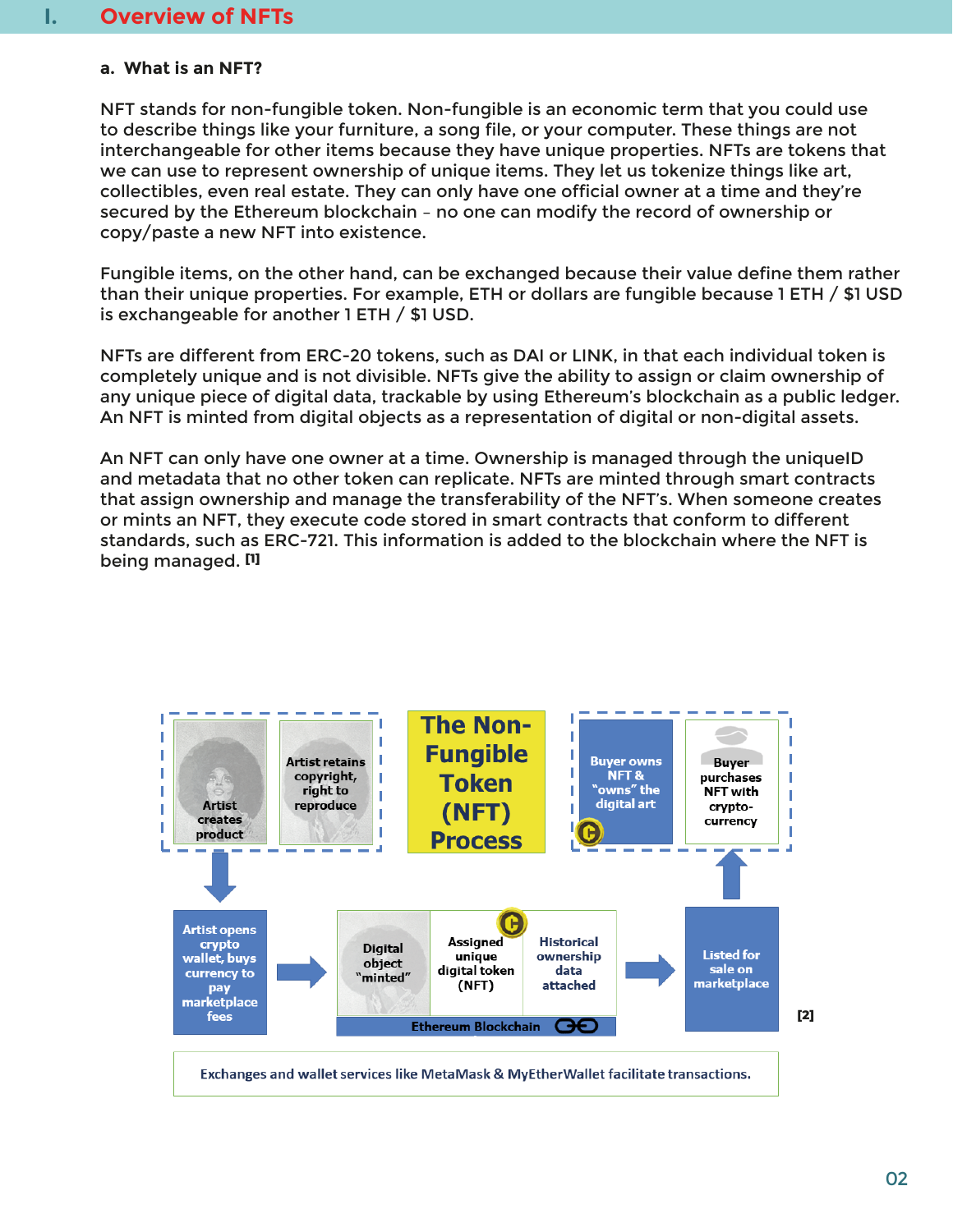#### **b. Current Market**

The global market for non-fungible tokens hit \$22bn (£16.5bn) this year as the craze for collections such as Bored Ape Yacht Club and Matrix avatars turned digital images into major investment assets.

Blockchain-based NFT ledger promises major growth of tracing originality, and verifiability of key items like food products. Walmart deployed the NFT blockchain technology in its stores to detect origins of mangoes sold in the US, and pork items sold in China. The system has enabled Walmart to trace origin of over 25 products from 5 different suppliers in a short while. The company plans to extend traceability of new products while extending the application to new products in the future. Furthermore, Walmart has also mandated companies like Leafy Green to trace origins of all its products using the NFT blockchain technology. **[3]**

The promise of NFT also continues to grow in digital artwork including meme, graphic art, music, films, and other art forms. NFTs offer a unique potential to remove middlemen, and intermediaries, while simplifying transactions, and reach consumers in new regions. One of the key instances of such application was NBA Top Shot. The NBA deployed non-fungible token system for fans to immortalize their favourite moment in the form of card. These cards generated major hype among fans, and resulted in NFT sales valued at millions.

NFTs promise a wide range of application for different firms. For example, Wire magazine reports that Microsoft is working on a Bitcoin-based platform which will verify user identities, while simultaneously keeping them anonymous. Such technology remains the need of the hour, and Microsoft is working on the technology through an open standard development in collaboration with MasterCard, IBM, and Aetna. The appeal of such technology is essential in areas like healthcare, wherein digital records lead to a robust delivery of emergency services, while protecting the sanctity of sensitive personal records with a tokenization system.

The demand for digital arts via NFT token systems continues to grow, despite unclear value proposition in the market. For example, Beeple, a digital artist sold his art at Christie's for over 50 million pounds as NFT sales. The deal included a set of 5,000 drawings, with online viewing available for free. The growth of digital medium has been a boon for individuality, anonymity, and ability for individuals to make a living via public support. The NFT in digital art promises to provide much-needed anonymity, direct communication with customers, ease-of-availability, and independent verifiability. The growing demand for digital arts online and increasing interest in digital graphic art niche categories like memes promise a major growth for non-fungible token in the near future. **[4]**

## **II. Abstract**

Tired of the same old avatars that are carbon copies of each other? We are too! This is why we decided to take matters into our own hands and create something truly special unlike any other NFT out there! We are video game enthusiasts, as well as graphic design artists and crypto holders. Combining our love of these passions, we developed the concept to appreciate video games through our unique NFTs. The mission of DigiGames is to create beautiful works of art as an appreciation of all types of video games. We want the community to enjoy these as much as we do! We aim to create unique pieces of video game art to live forever on the block-chain for everyone to enjoy.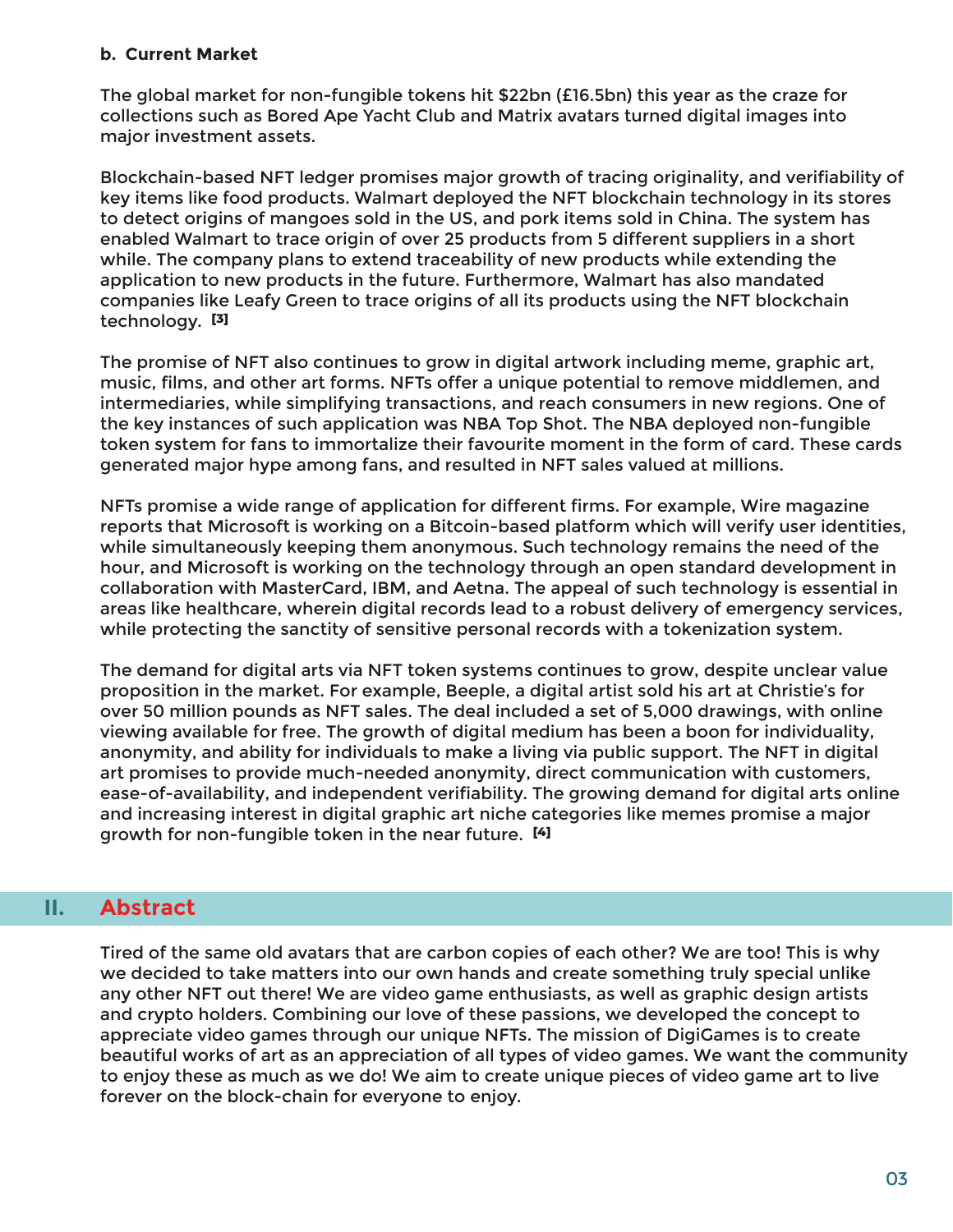We are a unique group because we aim to create amazing pieces of digital art in a niche area that no other collection has dared to go – video game appreciation. We are different from all the other NFT creators, because we not only focus on the immediate; we also will focus on fostering a ripe and inclusive community that is involved from the ground up. DigiGames is an NFT for the all of the community, by the gaming community.

Our NFTs are in the spirit of their real-life counterpart games; however, they are not the same and are just as unique as the original games. There will be ZERO works of art produced by the original game companies/designers in our NFTs. Our disclaimer for potential copyright revolves around the many changes to our DigiCarts designs that are digitally crafted as a work of art without use of copyrighted materials. We hold the position that we are neither affiliated with their original copyright holders in any way, nor do we sell or represent unauthorized licensed products. We are our own design and dev crew, whereby we create these NFTs on our own artistic merit.

## **III. Community**

Our commitment to our community is to be transparent at all times. We feel that any company or project team that is involved with their community tends to keep everyone honest and happy, so we want to emulate this model. We aim to engage with all of our community members, no matter who they are. We also commit to a few other ideas, such as: **a)** We want the community to be as involved as possible, and that means we will be involved with the community back. **b)** We vow to reinvest over 50% of the funds back into the community wallet, as well as hold special events to benefit our community. Last, **c)** We will remain transparent in all of our project ideas, fund usage, development, and plans through the incorporation of a community DAO, the "Digi-Dao." This will ensure that the community has a way to have a voice in DigiGames and will guide our future.

## **IV. DAO**

#### **a. What is a DAO?**

A DAO, or decentralized autonomous organization, is a business structure where control is spread out rather than hierarchical. DAOs are organized using smart contracts, with participants using governance tokens to vote on topics such as fund allocation. **[5]**

#### **b. How Does DigiDao Work?**

Anyone who purchases our NFTs will have the opportunity to join our DAO, Digi-Dao. We are not excluding membership to any whitelist, exclusive list, or any other discrimination. Buying into the DAO will allow a member to help steer the future of DigiGames through a democratic process. Each DAO member will vote on proposed questions, of which DigiGames will follow through with the winning vote. Since we want everyone to have a voice in the DAO, one member represents one share in the DAO. DAO benefits include exclusive voting rights and special text/voice channels for our Discord. More and specific details of the DAO will be released as the community grows and we drop our NFT collections.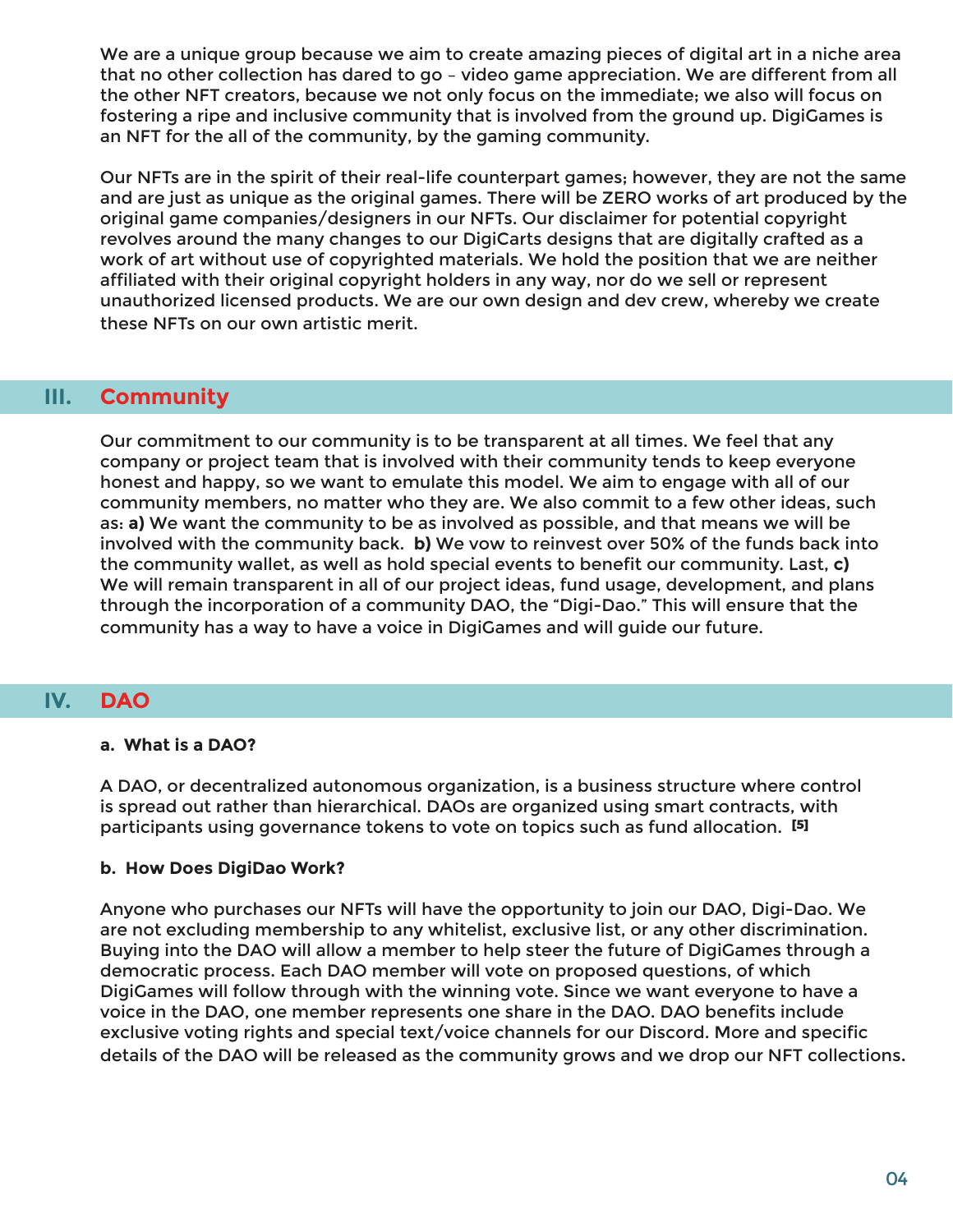# **V. Roadmap**

Development will be controlled by our DAO members. Together, we plan to build a community of video game enthusiasts that will help guide our upcoming projects. Our roadmap becomes a community guided vehicle through a schema of cyclical development and future releases.



## **VI. App Development**

What makes our NFTs unique is a dual purpose solution we plan to employ to address NFT case-usage. First and foremost – video game appreciation through our art is a primary function of the NFTs. We want to create something different that anyone will enjoy; however we understand that it is important for an NFT to have a utility or function outside of just owning it. This is where app development will complement the artistic value that our NFTs will bring.

The second solution we are working to implement is a way for you, the NFT owner, to store and play your game on a "virtual entertainment center." This will entail a GUI that will comprise of an entertainment center, game shelf with any of your NFTs on them to pick up, and a TV to display the emulator. All functions will be on screen, games rendered and written in JavaScript (JS). A user's wallet (such as MetaMask) will connect their NFTs to the GUI upon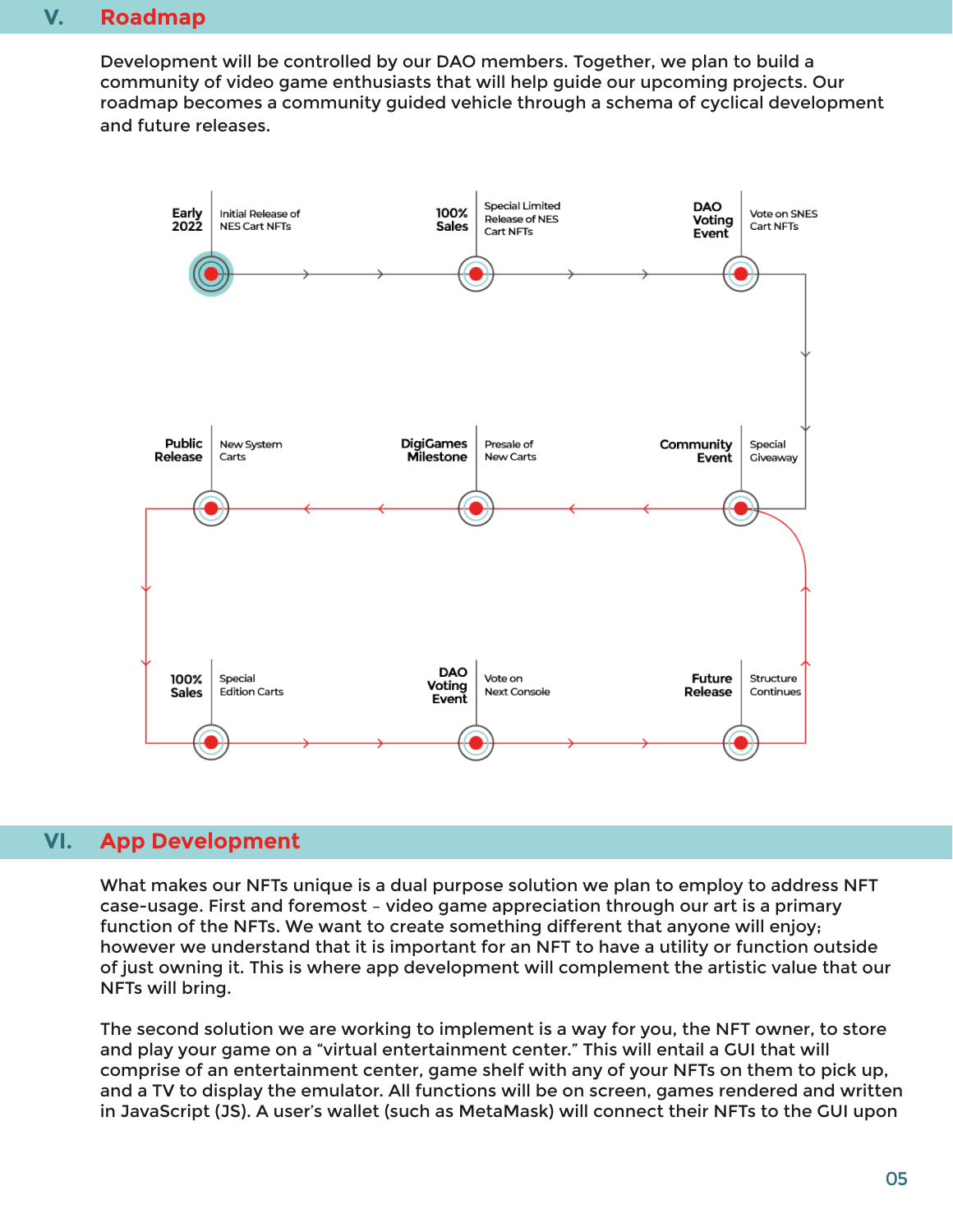visiting, thereby giving them their "home entertainment center" GUI full usability and interaction with their NFTs. A mobile version of both the GUI and emulator will be incorporated on the website interface as well, ensuring you can interact with DigiGames GUI and your NFTs on the go.

#### **VII. Future Development**

In future development, we intend to explore the possibilities that the Metaverse can bring to our specific platform, and what DigiGames can bring to it. The DAO will forge the direction and mold the shape of DigiGames in the future to come.

## **VIII. Disclaimer NFT**

Nothing in this website shall be deemed to constitute a prospectus of any sort or a solicitation for investment, nor does it in any way pertain to an offering or a solicitation of an offer to buy any securities in any jurisdiction. This document is not composed in accordance with, and is not subject to, laws or regulations of any jurisdiction which prohibits or in any manner restricts transactions in respect of, or with use of, digital tokens.

The information set forth in this website may not be exhaustive and does not imply any elements of a contractual relationship. The content of this website is not binding on DigiGames, and we reserve the right to change, modify, add, or remove portions of this website for any reason at any time before, during and after the sale of tokens by updating an amended website. This website does not constitute an investment, legal, tax, regulatory, financial, accounting or other advice, and this website is not intended to provide the sole basis for any evaluation of a transaction on acquiring of the tokens and is expressly not incorporated by reference into any securities offering or similar documents. Prior to acquiring any NFTs, a prospective purchaser should consult with his/her own legal, investment, tax, accounting, and other advisors to determine the potential benefits, burdens, and other consequences of such transaction. DigiGames is under no obligation to update the website or modify the website for any inconsistencies or for material changes to the information.

NFTs are not a digital currency, security, commodity, or any other kind of financial instrument and have not been registered under the Securities Act of 1933, as amended, the securities laws of any State of the United States of America or the securities laws of any other country, including the securities laws of any jurisdiction in which a potential token holder is a resident. The NFTs are not being offered or distributed to, as well as cannot be resold or otherwise alienated by their holders to, citizens of, natural and legal persons, having their habitual residence, location or their seat of incorporation in the country or territory where transactions with NFTs are prohibited or in any manner restricted by applicable laws or regulations. If such restricted person purchases the tokens, such restricted person has done so on an unlawful, unauthorized and fraudulent basis and in this regard, shall bear negative consequences. *Purchase of our NFTs is at the buyer's own risk. Do you own research before buying any crypto asset!*